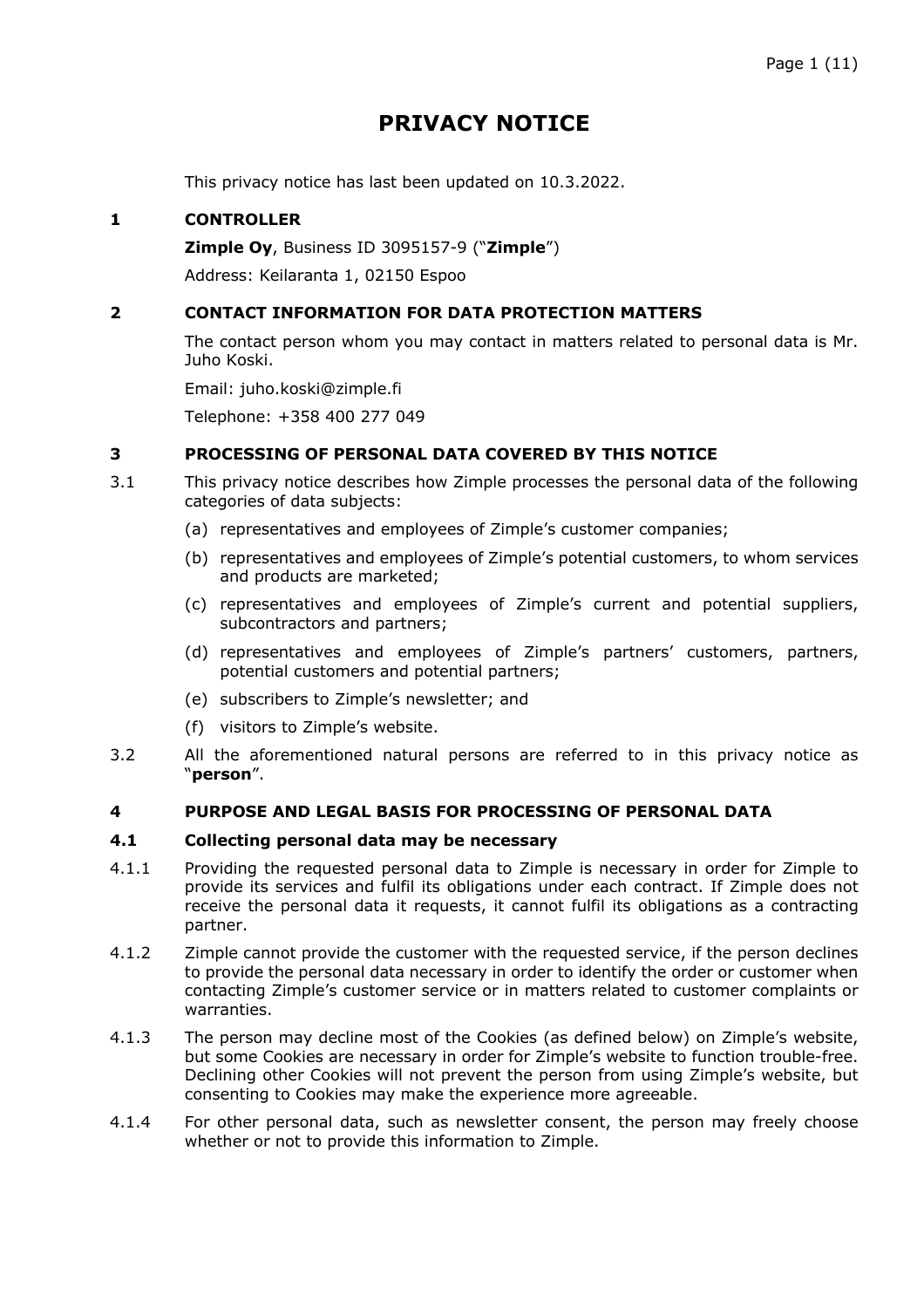# **4.2 Personal data is processed for the following purposes:**

- (a) When entering into contracts and processing customer orders, the purposes for processing may be administration of the customer relationship, contract or contact details; processing of orders and providing products and services; filing of orders; dealing with customer complaints and warranty matters; invoicing and collecting payments; and taking care of other agreed matters.
- (b) Development of Zimple's operations, customer experience and services and creating reports on Zimple's operations, such as activities and purchases.
- (c) Maintenance of customer relationships, providing customer service and tracking communication with a customer.
- (d) Purchasing products or services and developing cooperation relationships or dealing with problems and/or errors related to contractual relationships.
- (e) Zimple's legal obligations under applicable laws, such as accounting or information security obligations.
- (f) Providing information on Zimple's and Zimple's partners' services and sales and marketing of Zimple's and Zimple's partners' services in the limits allowed by law, including targeted content and marketing.
- (g) Cookies and similar technologies are used on Zimple's website as described below in the Section "Cookies" and the Cookie tool on Zimple's website. For the sake of clarity, usually only the device used by a person, not the person themselves, is identifiable by way of information provided by Cookies.
- (h) Securing Zimple's customer data and preventing misconduct.

#### **4.3 Legal basis for processing:**

- (a) When a person enters into a contract or makes an order in the name of an organisation, the legal basis for processing is the contractual relationship between Zimple and the organisation represented by the person and the steps necessary in order to enter into the contract and performance of the contract.
- (b) When Zimple buys products or services from a supplier, subcontractor or a partner or contacts their contact person regarding such products or services, the legal basis for processing is the contractual relationship between Zimple and the organisation represented by the person and the steps necessary in order to enter into the contract and performance of the contract.
- (c) Zimple's legal obligations is the legal basis for processing when Zimple processes personal data for information security or accounting matters.
- (d) When the person, acting for an organisation, makes a customer complaint regarding a product, the legal basis is the performance of the contract between Zimple and the customer.
- (e) When Zimple provides customer service or attends to a customer by other means than those described above, the legal basis for processing is Zimple's legitimate interest, the person's consent or performance of the contract.
- (f) The legal basis for processing is consent when Zimple shares personal data of its customers' or potential customers' employees and representatives with partners in order for the customer or potential customer to enter into a service agreement, e.g. SaaS agreement, with the partner.
- (g) When the law requires consent of the person for marketing, the legal basis for marketing is consent. If consent is not required by law, the legal basis for processing of personal data for marketing purposes is Zimple's legitimate interest.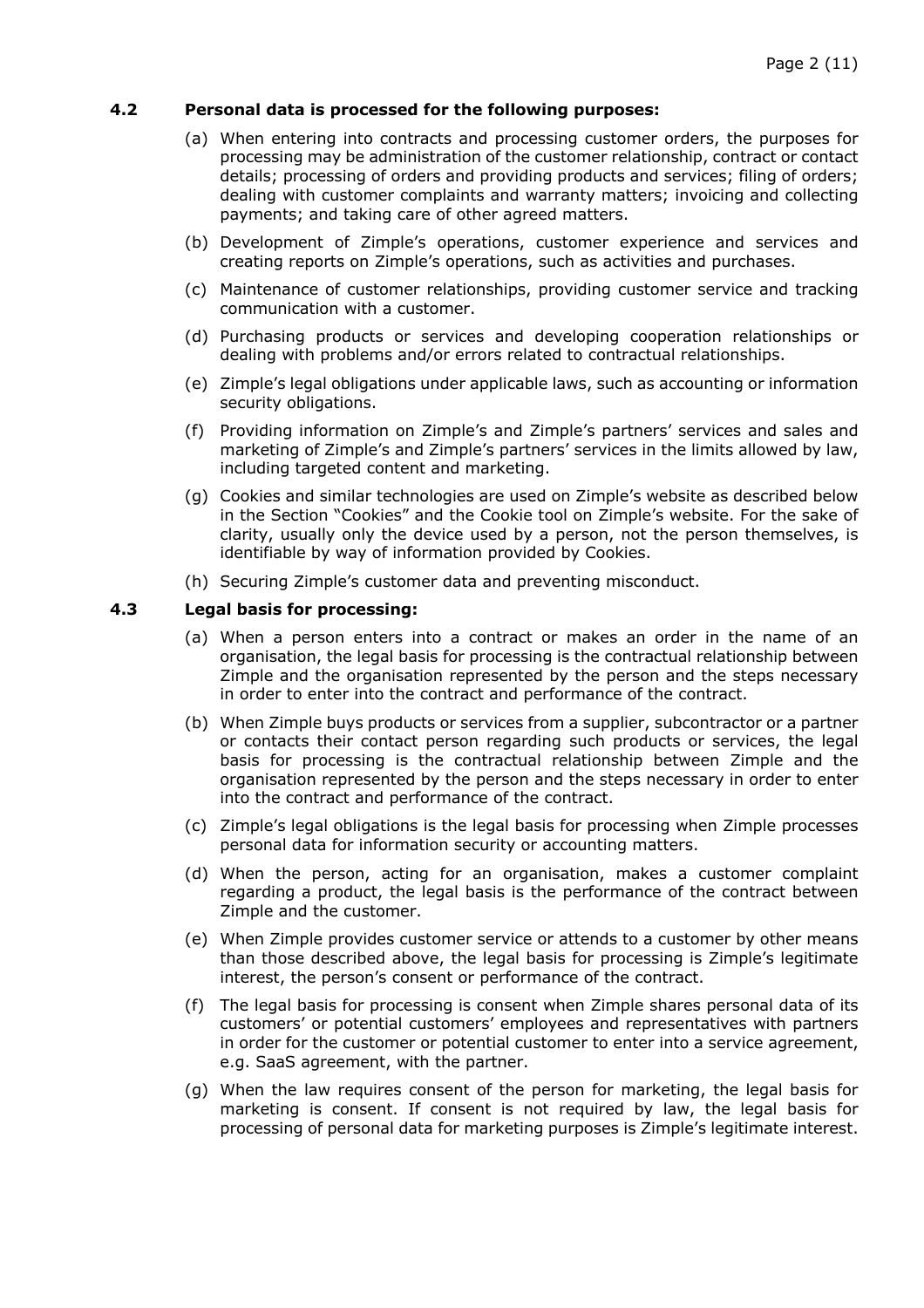- (h) Legitimate interest is the legal basis for processing also when personal data is processed for the development of Zimple's services, customer experience or operations.
- (i) When consent is required for the processing of Cookie data, the legal basis for processing is the person's consent. If consent is not required by law, the legal basis for processing is Zimple's legitimate interest.

When the legal basis for processing is the legitimate interest pursued by Zimple, Zimple has performed the following assessment:

Such **legitimate interests** exist because there is a relevant and appropriate relationship with the person and/or his/her organization and Zimple, such as a customer relationship, or according to Zimple's review, the person works in a role in which the person could benefit from the services provided by Zimple, or the person has shown interest in Zimple's services, for example, by visiting Zimple's website or reading Zimple's posts on Linkedin. The interests and fundamental rights and freedoms of the person are respected, as no data pertaining to the special categories of personal data are processed and the person can expect Zimple's processing activities and Zimple's activity does not differ from customary marketing activities. Provision of Zimple's services, performance of a contract or cooperation with the person would not be possible without processing of the personal data. It is not entirely to avoid processing personal data when Zimple processes personal data in order to develop its operations. There is only a very slight risk to the interests and fundamental rights and freedoms of the person in this case.

#### **5 CATEGORIES OF PERSONAL DATA**

Zimple processes the following categories of personal data for the purposes described above:

- (a) first name and surname;
- (b) address of the organisation;
- (c) country;
- (d) language choices for the services and website;
- (e) email address;
- (f) telephone number;
- (g) other contact details;
- (h) the organisation represented by the person;
- (i) title or role in the organisation;
- (j) invoicing details and invoices;
- (k) information about the organisation for which the person orders a product or service;
- (l) notes from meetings or calls with a person;
- (m) logs of the person's activity on the website;
- (n) order and delivery numbers;
- (o) customer complaints and warranty matters;
- (p) email and other correspondence with the person;
- (q) data collected by Cookies for example, the device and browser used, IP address and length of visit and notice that the person has opened a newsletter and clicked on a link as well as information on the person's browsing activity;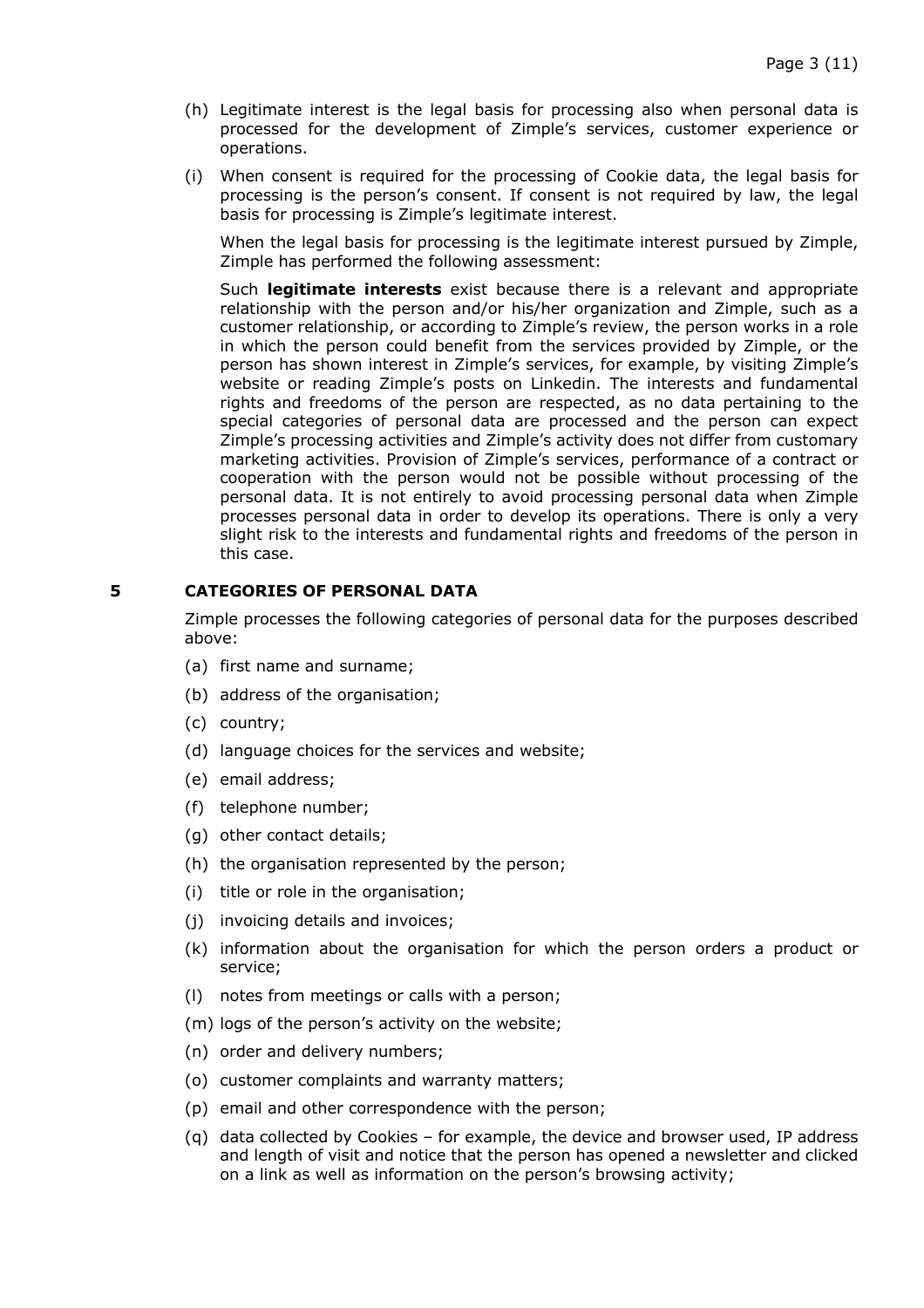- (r) subscription to newsletter;
- (s) consent and withdrawal of consent;
- (t) marketing restriction;
- (u) answers to customer surveys and other feedback;
- (v) online user names; and
- (w) other online information on the person, such as work history.

#### **6 SOURCES OF PERSONAL DATA**

Sources of personal data are:

- (a) the person;
- (b) the organisation that the person represents;
- (c) service providers of marketing data. Zimple uses different service providers, including e.g. Qualifier.ai, to find potential customers, and
- (d) Zimple's service providers, such as Pipedrive, SharpSpring and HubSpot, who may share information on potential customers or sales commissions with Zimple.

# **7 TRANSFERS OF PERSONAL DATA**

#### **7.1 Recipients and categories of recipients of personal data**

- 7.1.1 ICT, financial administration, invoicing, customer relationship management system (CRM) and enterprise resource planning system (ERP) suppliers, suppliers of customer survey systems, newsletter systems and other mailing systems, and suppliers of other similar support services, and subcontractors of all these suppliers process data for Zimple. These suppliers process personal data for these purposes only in order to provide services and systems to Zimple. They do not process the personal data for other purposes.
- 7.1.2 These aforementioned third parties include, for example:
	- (a) Pipedrive OÜ (Germany): customer relationship management and sales software;
	- (b) HubSpot Ireland Limited (EU, United States): supplier of the marketing automation software;
	- (c) Google Inc. (EU, United States): email and office software service and cloud service provider;
	- (d) Microsoft Corporation (EU): email system and office software service and cloud service provider; and
	- (e) Visma Solutions Oy (EU, United States): service provider of the financial administration and invoicing software.
- 7.1.3 In particular situations, personal data can also be transferred to the following third parties:
	- (a) Authorities, such as the police, as required by law.
	- (b) Zimple may transfer data also to other recipients, for example attorneys, banks and insurance companies, whose activities are regulated by law and who, therefore, process the data for their lawful purposes as controllers, not processors.
	- (c) With the person's consent, Zimple may also transfer Cookie data to service providers. More information on Cookies can be found below in Section 8 and the Cookie tool on Zimple's website.
	- (d) If Zimple's customer or potential customer has expressed their interest to use the services of one of Zimple's partner companies, Zimple can transfer personal data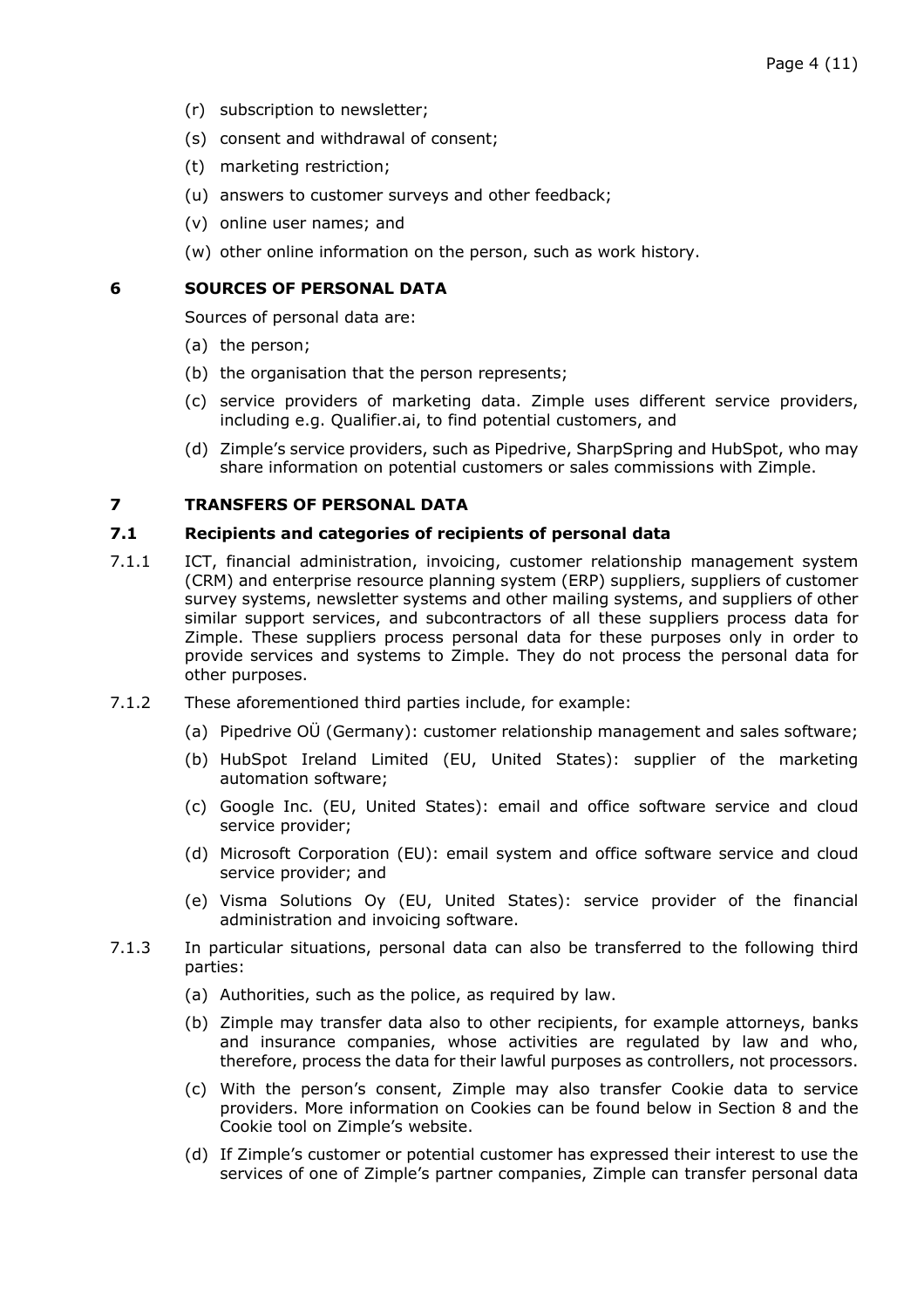to this partner. Such third parties include, for example, HubSpot Inc. (25 First Street, 2nd Floor, Cambridge, MA 02142, U.S.A., Attention: General Counsel).

Both Zimple and the SaaS supplier are independent controllers of personal data in situations where Zimple has referred a customer or a potential customer to a SaaS supplier and the customer or potential customer and the SaaS supplier enter into a separate service contract. In these situations, both Zimple and the SaaS supplier may be in contractual relationships with the customer and process the customer's personal data for their own purposes according to their own privacy policies.

• The privacy notice for HubSpot: https://legal.hubspot.com/privacy-policy

# **7.2 Situations where Zimple and the service provider exchange information**

- 7.2.1 In situations where Zimple manages pages on third party services and receives data, such as analytics information on visitors on its page, from these third parties, both Zimple and the third party are controllers of personal data for their share of processing. In these instances, Zimple processes personal data for the purposes of this privacy notice and the service provider according to its own privacy notice.
	- (i) Linkedin page
		- Linkedin's privacy notice: https://www.linkedin.com/legal/privacypolicy
		- Linkedin's contact details:

LinkedIn Ireland Unlimited Company Attn: Legal Dept. (Privacy Policy and User Agreement) Wilton Plaza Wilton Place, Dublin 2 Ireland

- (ii) Facebook page and Facebook Insights service
	- Facebook's privacy notice: https://www.facebook.com/policy
	- Privacy notice for Page Insights: https://m.facebook.com/legal/terms/information\_about\_page\_insight s\_data
	- More information on personal data processed by Facebook Insights: https://www.facebook.com/legal/terms/page\_controller\_addendum
	- Facebook's contact details:

Facebook Ireland Limited, 4 Grand Canal Square, Grand Canal Harbour, Dublin 2 Ireland

#### **7.3 Information on transfers of personal data**

- 7.3.1 Zimple does not itself transfer personal data to countries outside the European Economic Area ("**EEA**") or the European Union ("**EU**"), unless authorized to do so under applicable laws or unless consented to or instructed by the person or the customer. This may happen for example when the customer company is situated outside the EU or EEA.
- 7.3.2 The third parties used by Zimple and their subcontractors may transfer personal data also outside the EEA and the EU and process the personal data outside the EEA and the EU. Zimple has entered into an agreement with each subcontractor in which Zimple requires the subcontractor to ensure that the appropriate safeguards, such as the standard contractual clauses approved by the European Commission, apply to the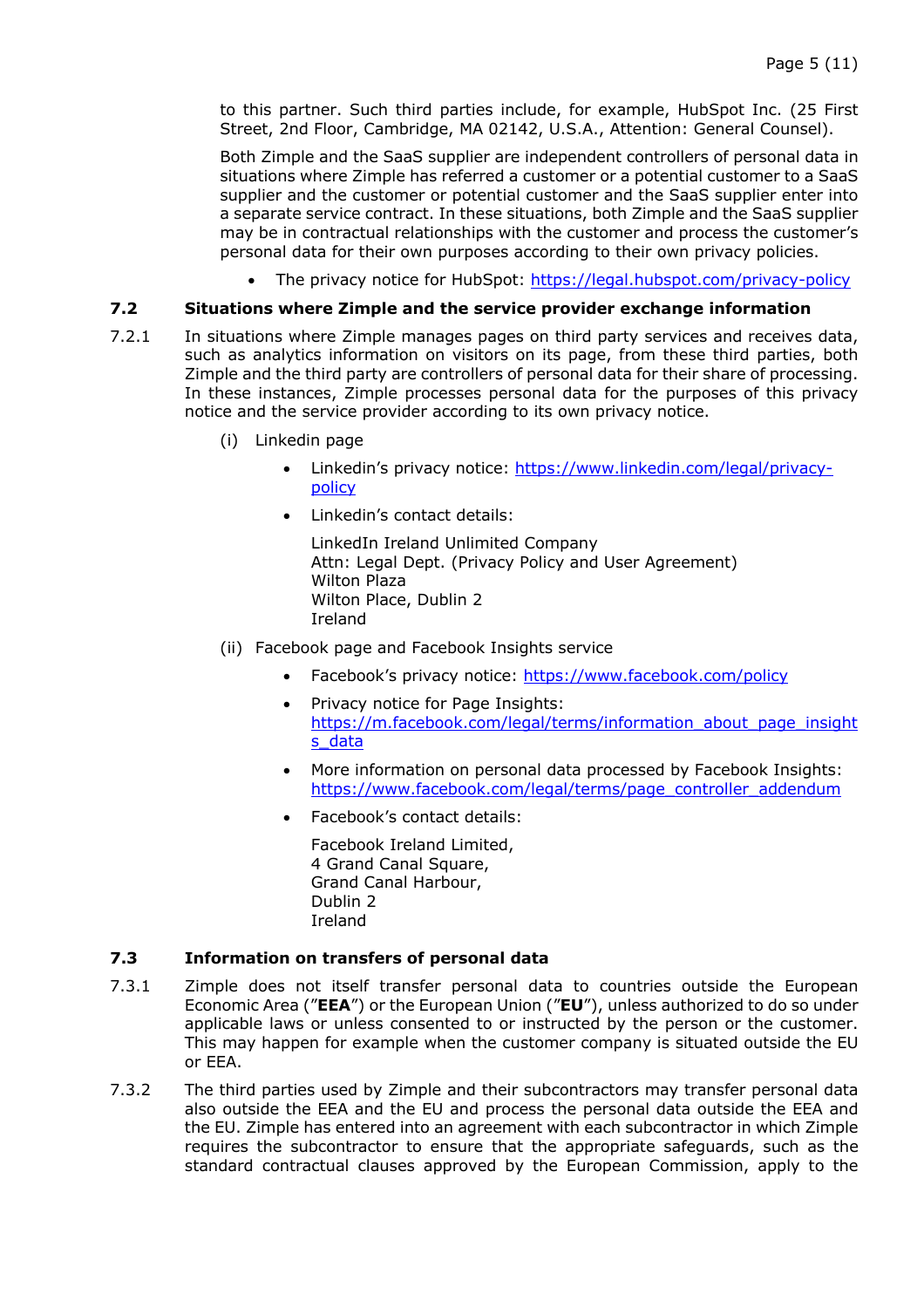transfer. The person should, however, note that the protection of personal data outside the EEA and the EU may not be of the same level as within these areas.

#### **8 COOKIES USED BY ZIMPLE**

- 8.1 Zimple uses and sets cookies and similar technologies, such as pixels and beacons, on the person's device when the person visits Zimple's website or Zimple's page in the service provided by a third party or opens Zimple's newsletter. For the sake of clarity, the term "**Cookie**" is used for all aforementioned technologies in this privacy notice.
- 8.2 Zimple will ask for the person's consent to Cookies when the person first visits Zimple's website. The person may even after this change his or her Cookie settings by using the tool provided by Zimple. The person may also decline Cookies by changing their settings in their browser or mobile phone.
- 8.3 The person may also forbid the use of their personal data by several service providers for marketing and remarketing purposes with the following third-party service providers: European Interactive Digital Advertising Alliance (EDAA) https://www.youronlinechoices.eu/ ja Network Advertising Initiative https://optout.networkadvertising.org/?c=1.
- 8.4 Cookies that are necessary for the functioning of the website or other service cannot usually be declined or removed, and consent is not a requirement for the use of this type of Cookies.
- 8.5 Zimple uses the following third-party services to which personal data collected by Cookies may be transferred or who otherwise process personal data for Zimple and the purposes described in their policies:
	- (a) Google Analytics: analytics, targeted advertising and remarketing
	- (b) Google Tag Manager: managing tags
	- (c) Google AdSense: marketing, targeted advertising and remarketing
		- (i) The aforementioned Cookies are provided by Google Inc., with the following contact details:

1600 Amphitheatre Parkway, Mountain View, CA 94043, USA.

(ii) More information on the use of Cookie data by this service provider can be accessed at the following addresses:

https://policies.google.com/technologies/partner-sites https://policies.google.com/privacy

- (iii) The person may also modify the consent given to targeted advertising here: https://adssettings.google.com/.
- (d) Facebook Custom Audience Pixel: marketing, analytics, targeted advertising and remarketing
	- (i) The Cookie is provided by Facebook Ireland Limited with the following contact information: 4 Grand Canal Square, Grand Canal Harbour, Dublin 2, Ireland
	- (ii) More information on the use of Cookie data by this service provider can be accessed here: https://www.facebook.com/policy.php.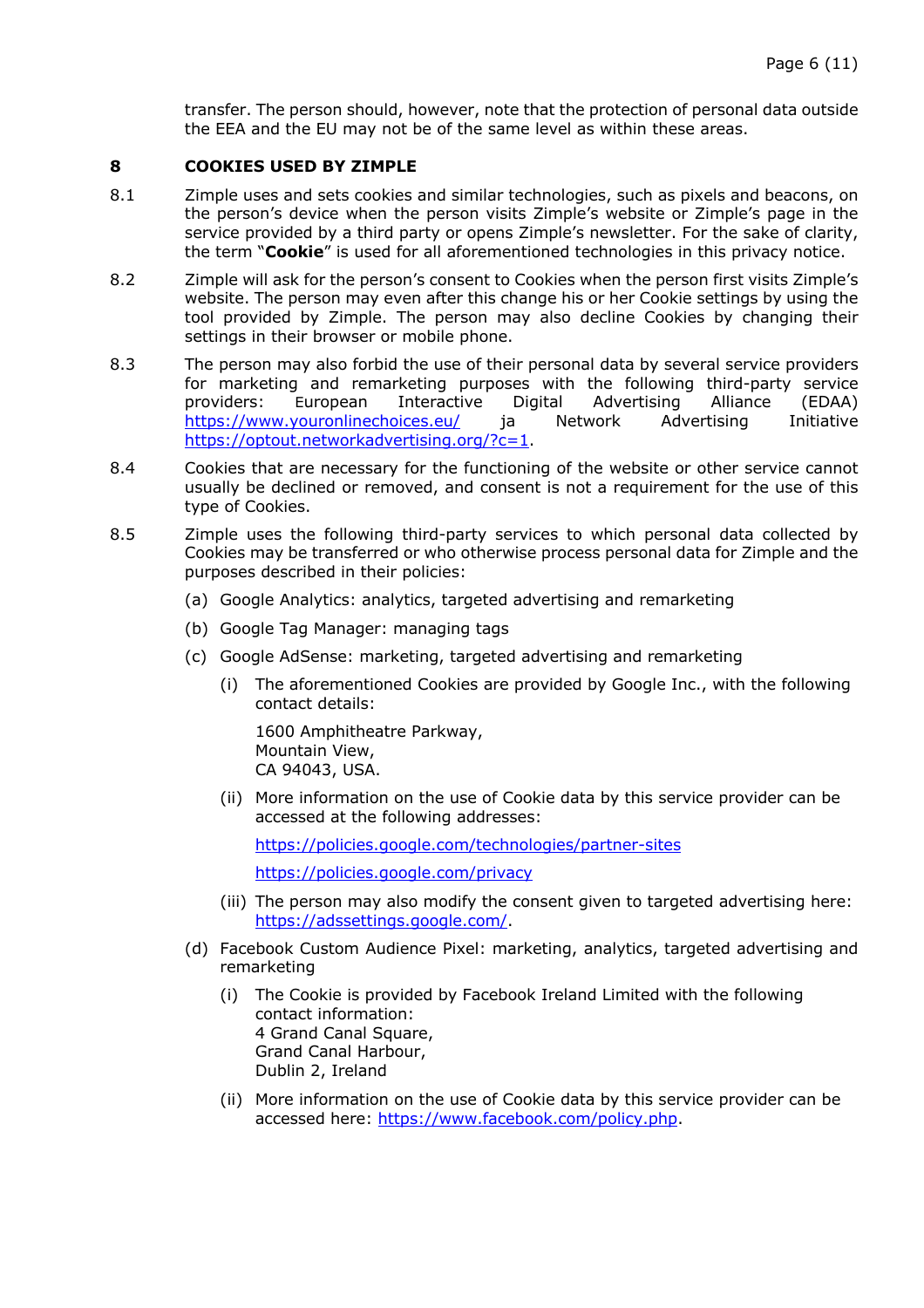- (iii) A registered user of this service provider may also modify the consent given to processing of personal data for targeted advertising by this service provider in the settings of the service.
- (e) Linkedin Insight Tag: marketing, analytics, targeted advertising and remarketing
	- (i) The Cookie is provided by LinkedIn Ireland Unlimited Company with the following contact information:

LinkedIn Ireland Unlimited Company Attn: Legal Dept. (Privacy Policy and User Agreement) Wilton Plaza Wilton Place, Dublin 2, Ireland.

(ii) More information on the use of Cookie data by this service provider can be accessed at the following addresses:

https://www.linkedin.com/help/linkedin/answer/65521

https://www.linkedin.com/legal/privacy-policy

- (iii) A registered user of this service provider may also modify the consent given to processing of personal data for targeted advertising by this service provider in the settings of the service.
- (f) HubSpot tracking cookies: marketing, analytics and targeted advertising
	- (i) The Cookies are provided by HubSpot Ireland Limited, with the following contact details:

HubSpot Ireland Limited, HubSpot House, One Sir John Rogerson's Quay, Dublin 2, Ireland.

(ii) More information on the use of Cookie data by this service provider can be accessed at the following addresses:

https://legal.hubspot.com/product-privacy-policy

https://knowledge.hubspot.com/reports/what-cookies-does-hubspot-set-ina-visitor-s-browser

# **9 RETENTION TIMES OF PERSONAL DATA**

- 9.1 Personal data is destroyed after Zimple does not have any legal right or obligation to store the personal data. Personal data may also be anonymized and used after this for analytics purposes.
- 9.2 Data related to a customer relationship is processed during the contract relationship and after this for the claims period related to the establishment, exercise or defence of legal claims regarding the contract. As a rule, the retention time for customer contracts and the correspondence related to the relationship is the duration of the customer relationship and three years thereafter. Personal data related to a customer relationship may be processed even after this period, if there is another lawful purpose for the processing, such as a marketing purpose.
- 9.3 Sales receipts and other accounting material is retained for the period required by accounting laws, which as a rule is ten years from the termination of the accounting period during which the purchase was made. These receipts may contain for example names of contact persons or other personal data.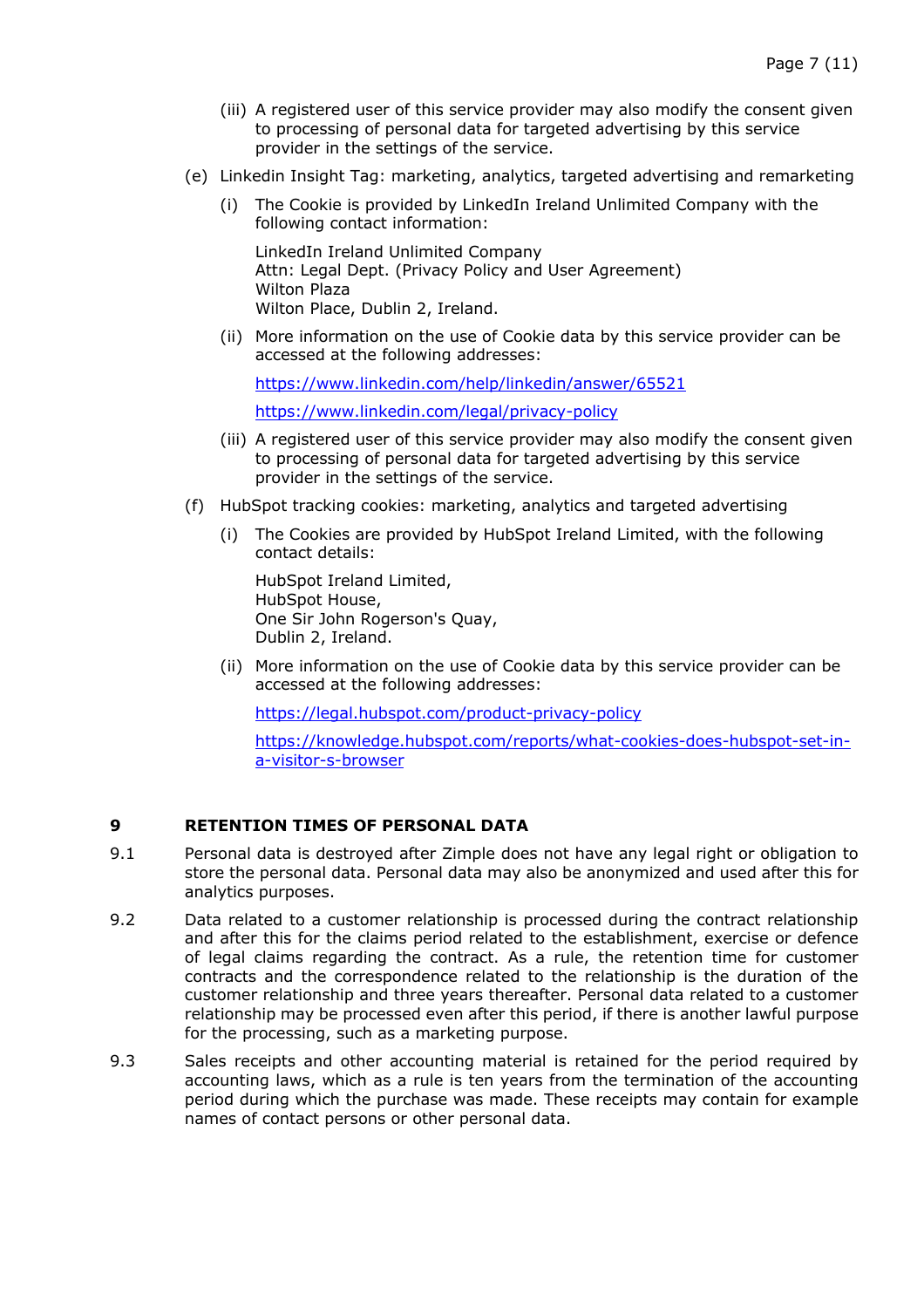- 9.4 Information received for marketing purposes that is not also customer data is retained for the duration of the marketing campaign and a for reasonable time after its termination. A typical marketing cycle is one year.
- 9.5 If the person restricts the use of his or her personal data for marketing purposes, Zimple will retain the marketing restriction for as long as the person, according to Zimple's knowledge, is a representative of the organisation or for as long as the organisation is Zimple's customer, subcontractor or partner. If the person represents an organisation that is not in a contractual relationship with Zimple, the marketing restriction for the contact details in question is stored until the person consents to direct marketing.
- 9.6 Zimple will also retain information on the execution of a data subjects rights, such as answers to information requests by data subjects, for the applicable claims and complaint period.
- 9.7 The retention time of such Cookie data that may be personal data depends on the type of Cookie in question. The specific retention times of Cookies are listed in the Cookie tool on Zimple's website.

# **10 RIGHT OF ACCESS TO PERSONAL DATA**

- 10.1 The person has the right to obtain from Zimple confirmation as to whether or not personal data concerning him or her are being processed.
- 10.2 Where such personal data is being processed by Zimple, Zimple shall provide the person with a copy of the personal data and the following information:
	- (a) the purposes of the processing;
	- (b) the categories of personal data concerned;
	- (c) the recipients or categories of recipients to whom the personal data is to be or has been disclosed;
	- (d) the period for which the personal data will be stored;
	- (e) the existence of the right to request from Zimple rectification or erasure of personal data concerning the person or to object to the processing of such personal data;
	- (f) the right to lodge a complaint to the supervisory authority and the contact details of the supervisory authority;
	- (g) any available information as to the source of personal data; and
	- (h) the existence of automated decision-making and information about the significance and the envisaged consequences of such processing for the person.
- 10.3 For any further copies requested by the person, Zimple may charge a reasonable fee as determined by applicable legislation.

#### **11 RIGHT TO DATA PORTABILITY**

If Zimple processes the person's personal data by automated means based on the person's consent or a contract with the person, the person may request:

- (a) that Zimple provide the person with the personal data which he or she has provided to Zimple, in a structured, commonly used and machine-readable format; and
- (b) if technically feasible, that Zimple transmit the personal data in the same format directly to another data controller.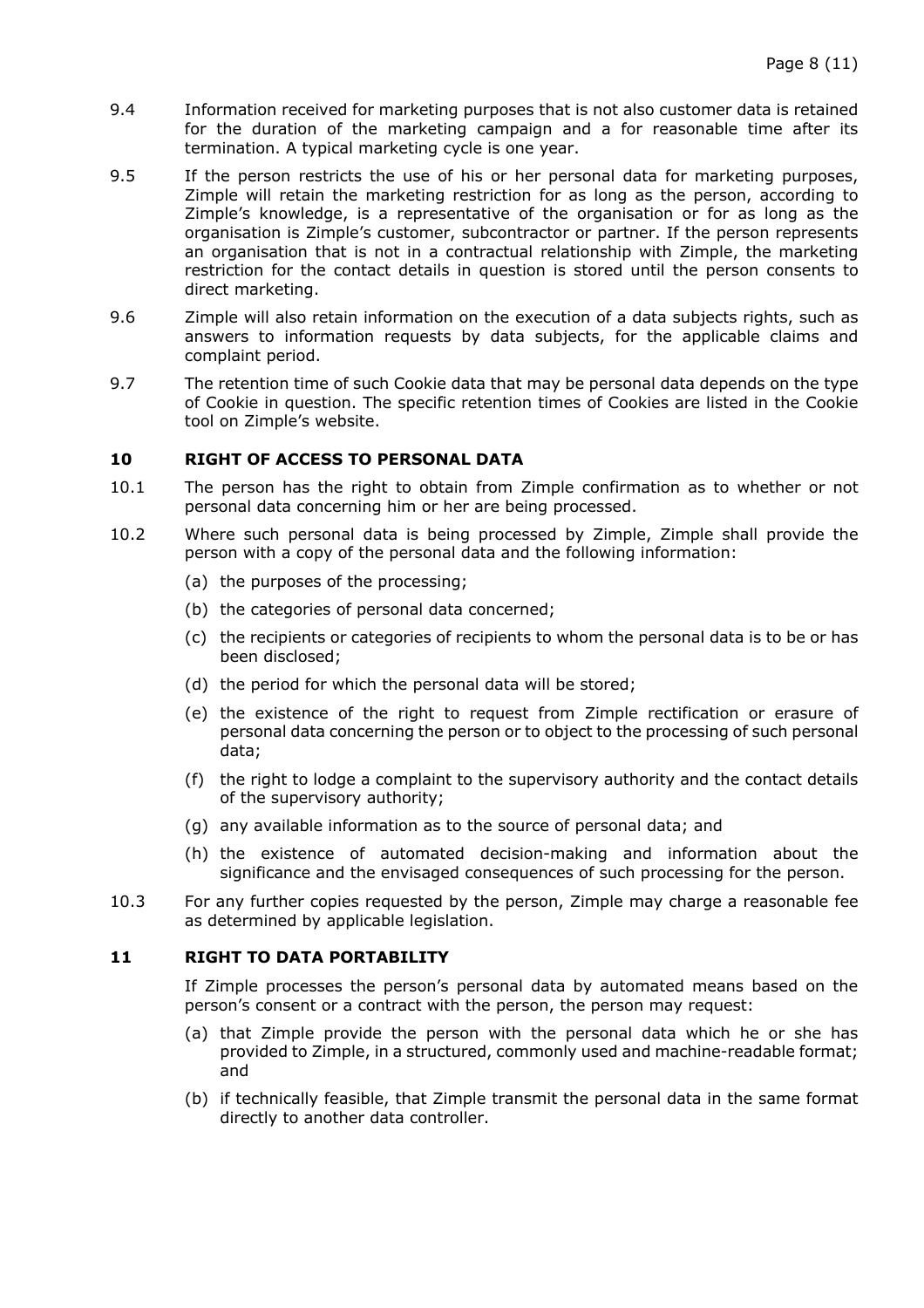# **12 RIGHT TO OBJECT TO PROCESSING**

- 12.1 The person has the right to object, on grounds relating to their particular situation, to Zimple processing personal data on the basis of either (i) the legitimate interests of Zimple or (ii) protection of the person's vital interests. Zimple shall no longer process the personal data unless Zimple has compelling legitimate grounds for the processing which override the interests, rights and freedoms of the person.
- 12.2 The person may always object to the use of his or her personal data for direct marketing purposes. The person may decide to object to direct marketing later on, in which case the easiest way to decline direct marketing is to use the link provided for this purpose in each message.

# **13 RIGHT TO RESTRICT PROCESSING**

- 13.1 "**Restriction of processing**" means limiting the processing of personal data in the future.
- 13.2 At the person's request, Zimple restricts processing in the following situations:
	- (a) the accuracy of the personal data is contested by the person, in which case the processing is restricted for a period enabling Zimple to verify the accuracy of the personal data;
	- (b) the processing is unlawful and the person opposes the erasure of the personal data and requests the restriction of its processing instead;
	- (c) Zimple no longer needs the personal data for the purposes of the processing, but it is required by the person for the establishment, exercise or defence of legal claims; or
	- (d) the person has objected to processing, in which case the processing is restricted for the time during which it is verified whether Zimple nevertheless has legitimate grounds for the processing.
- 13.3 In the situations listed above, Zimple shall only process the personal data:
	- (a) with the person's consent or for the establishment, exercise or defence of legal claims;
	- (b) for the protection of the rights of another natural or legal person;
	- (c) for reasons of important public interest of the EU or of an EU Member State; and/or
	- (d) to store the personal data.

# **14 RIGHT TO BE FORGOTTEN**

- 14.1 The person has the right to request erasure of his or her personal data if one of the following grounds applies:
	- (a) the personal data is no longer necessary for the purposes for which it was collected or otherwise processed;
	- (b) the person withdraws consent on which the processing is based and where there is no other legal ground for the processing;
	- (c) the person objects to the processing in accordance with Section 12 and there are no overriding legitimate grounds for the processing;
	- (d) the personal data has been processed unlawfully; or
	- (e) the personal data has to be erased for compliance with a legal obligation in EU or EU Member State law to which Zimple is subject.
- 14.2 However, Zimple does not have to erase the personal data based on the grounds above to the extent the processing by Zimple is necessary: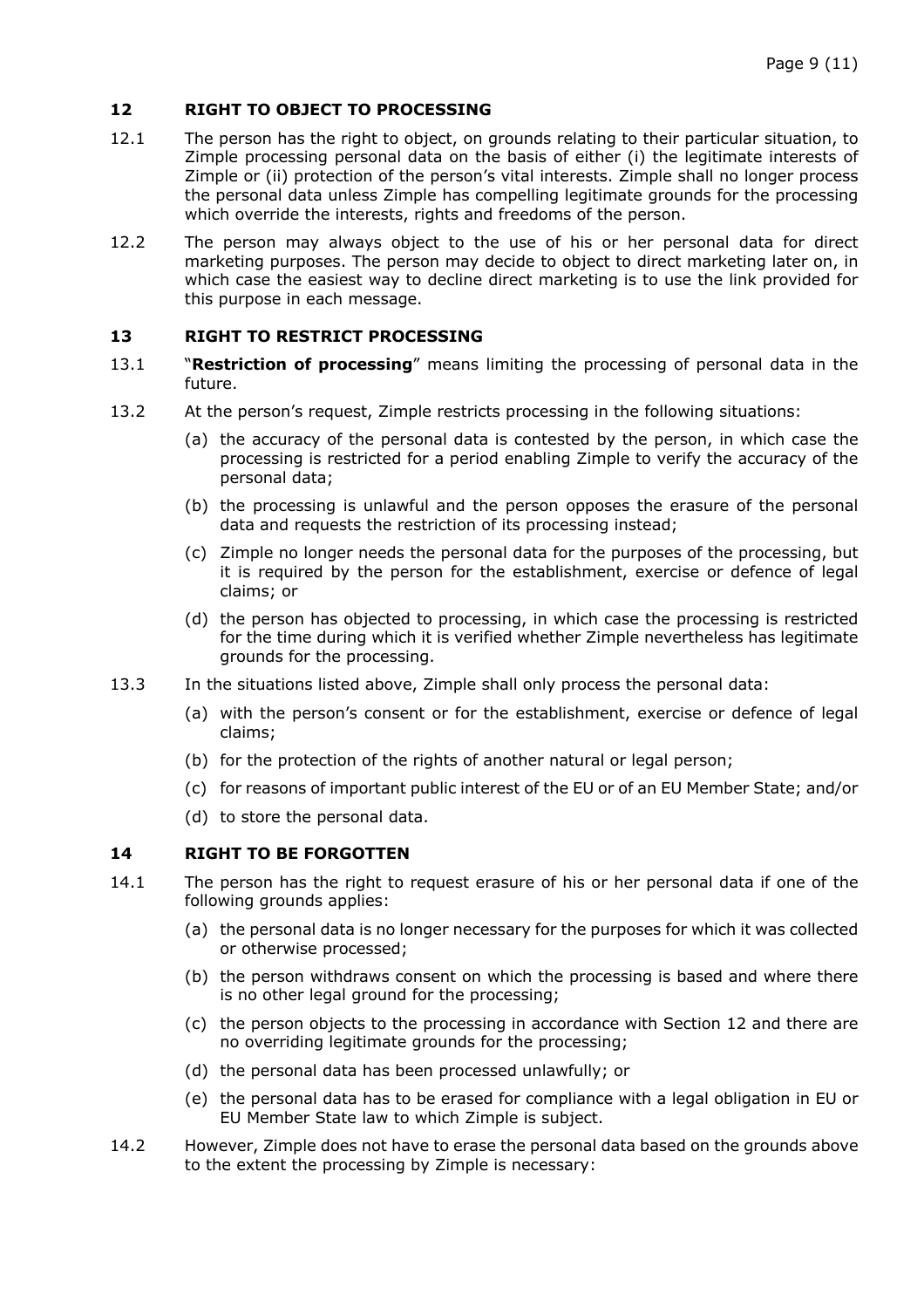- (a) in order to exercise the right of freedom of expression and information;
- (b) for compliance with a legal obligation which requires processing by law to which Zimple is subject or for the performance of a task carried out in the public interest;
- (c) for reasons of public interest in the area of public health in accordance with legal requirements;
- (d) for archiving purposes in the public interest, scientific or historical research purposes or statistical purposes in accordance with legal requirements; or
- (e) for the establishment, exercise or defence of legal claims.

#### **15 RECTIFICATION AND RIGHT TO LODGE COMPLAINT WITH SUPERVISORY AUTHORITY**

- 15.1 At the person's request, Zimple shall without undue delay correct, erase or supplement personal data if, taking into account the purpose of processing, the personal data is erroneous, unnecessary, incomplete or obsolete.
- 15.2 Should Zimple not take action as described in Sections 10 to 15.1 of this privacy notice at the person's request, Zimple will inform the person of this and of the reasons for not taking action without delay and at the latest within one month of receipt of the request. The period may be extended by two further months where necessary, taking into account the complexity and number of the requests. Zimple shall inform the person of any such extension within one month of receipt of the request, together with the reasons for the delay. The person may also lodge a complaint with the supervisory authority.
- 15.3 If the person considers that the processing of personal data relating to him or her by Zimple is unlawful, the person may lodge a complaint with a supervisory authority. The contact details of the Finnish supervisory authority are:

www.tietosuoja.fi

Office of the Data Protection Ombudsman

Postal address: P.O. Box 800, FIN-00521 HELSINKI, FINLAND

Tel: +358 29 56 66700 (exchange)

Email: tietosuoja@om.fi

# **16 INFORMATION SECURITY**

The personal data processed by Zimple is secured by using, for example, the following methods:

- (a) The amount and quality of personal data transferred to a subcontractor depends on the scope of the subcontractor's assignment.
- (b) Mechanical or electric locks at Zimple's premises.
- (c) Electrical surveillance systems at Zimple's premises.
- (d) Firewall systems and anti-malware systems in Zimple's ICT systems.
- (e) Limited number of superusers.
- (f) Personal user rights that can be traced in Zimple's ICT systems and activity logs.
- (g) Limited personal user rights.
- (h) Professional knowledge and training of Zimple's personnel.
- (i) System backups.